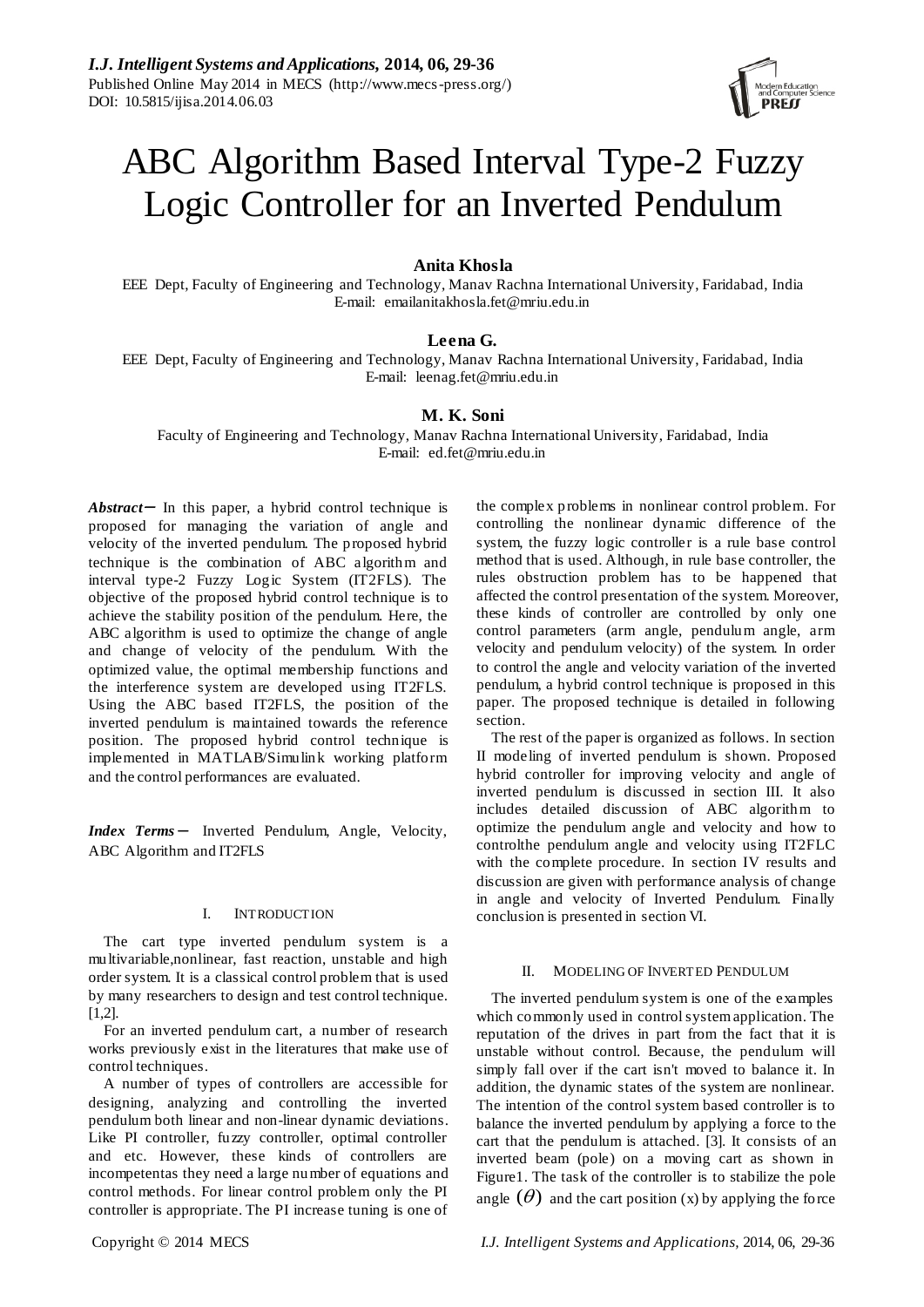(F). The configuration and the free body diagram are illustrated in Figure1(a) and Figure1(b) respectively.

Á

đχ

 $\chi$ 

 $\mathbf{x}$ 

Fig. 1(a). Configuration of Inverted pendulum

Þ

M



pendulum deviation position from the equilibrium

Fig. 1(b). Free body diagram

M

position i.e. ;  $g = 9.8$ m/s2 is gravity acceleration. Other parameters are the mass of the cart  $M = 0.455Kg$ , mass of the pole  $m=0.21$  Kg; the friction coefficient  $b =$  $0.1$ N/m/sec ; distance to pole centre of mass  $l = 0.3$ m; the inertia of the pole  $I = .0035$ Kg.m2 The governing equation of the system is described as follows,

$$
ml\frac{d^2x}{dt^2} = \left(I + ml^2\right)\frac{d^2\phi}{dt^2} - mgl\phi\tag{1}
$$

$$
(M+m)\frac{d^2x}{dt^2} + b\frac{dx}{dt} - ml\frac{d^2\phi}{dt^2} = 0
$$
 (2)

The above mathematical derivations are used to model inverted pendulum. For controlling the angle and the velocity of the pendulum, the IT2FLS is used.

The proposed hybrid controller structure shown in Figure 2 is used for controlling the angle and the velocity of the pendulum. An artificial bee's colony (ABC) algorithm[3] is used for optimizing the input membership function of fuzzy inference system.

## III. PROPOSED HYBRID CONTROLLER FOR IMPROVING THE VELOCITY AND ANGLE OF INVERTED PENDULUM

Initially, the angle and velocity of the inverted pendulum are evaluated. After that, the change in the velocity and the change in angles are determined by taking the difference between the present and earlier error. By applying these changes of angle and change of velocity as the input to the IT2LS, the control output is calculated. Before giving the inputs to the IT2FLS, the change of angle and the change of velocity are optimized by using ABC algorithm and the optimized members hip functions are generated from the obtained optimized output of ABC algorithm. [4]The objective function of ABC algorithm is depends on the control output of the IT2FLS. The proposed hybrid controller block diagram is illustrated in fig 2. The detailed description of the proposed hybrid technique is explained in below section.



Fig. 2. Structure of proposed hybrid control model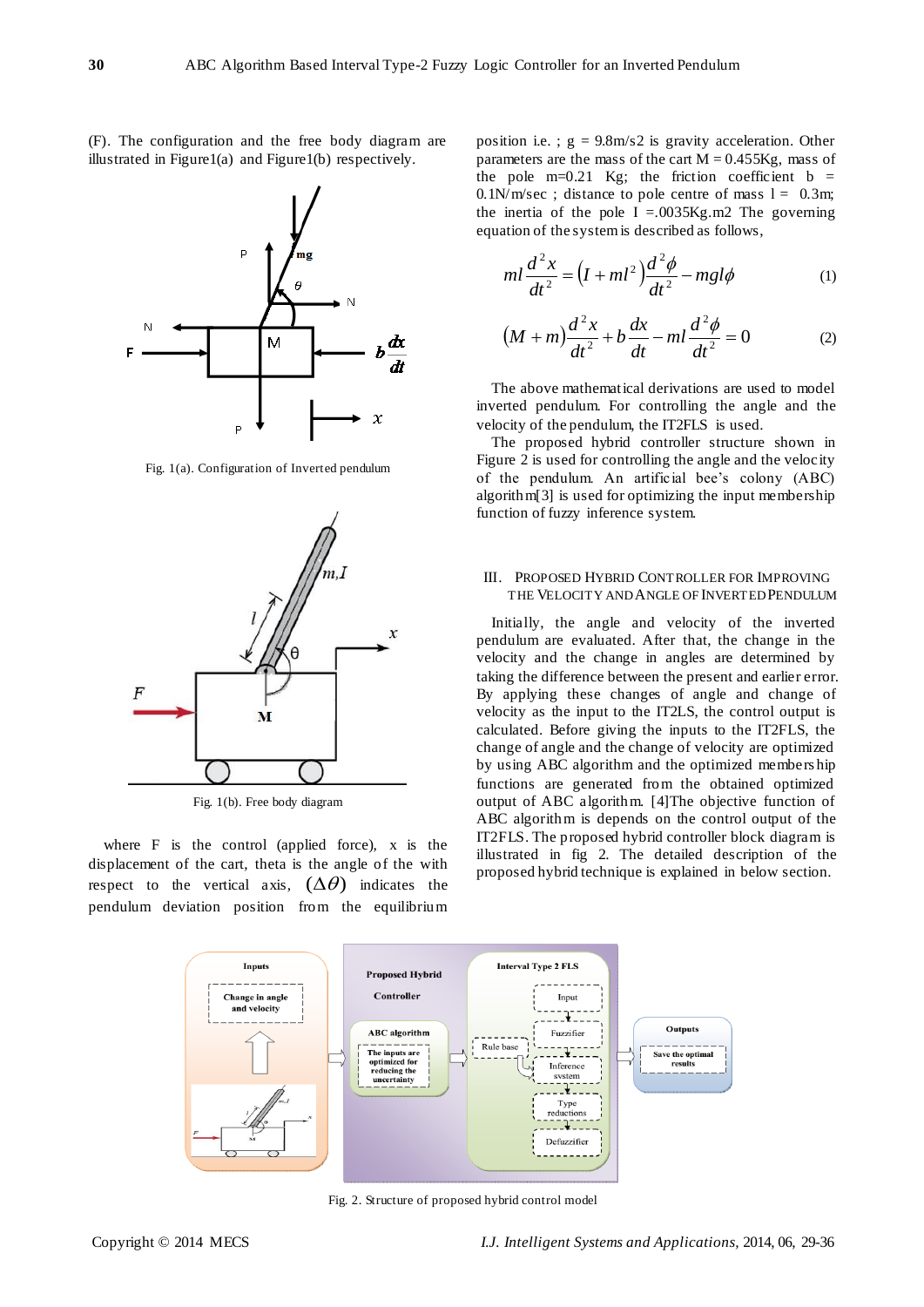# *3.1 Using ABC Algorithm to Optimize the Pendulum Angle and Velocity*

ABC algorithm is a swarm based meta-heuristic algorithm[4] which was stimulated by the sharp foraging behavior of the honey bees. Employed bees, onlooker bees and scout bees are the three components of ABC algorithm. The number of food sources indicates the position of possible solutions of optimization problem and the nectar amount of a food source indicates the excellence of the solution [5]. In this section part, the change of angle  $(\Delta \theta)$  and the change of velocity  $(\Delta \nu)$ of the pendulum are optimized by using ABC algorithm. The optimized inputs are applied to the IT2FLS and the optimized membership function is generated. The procedures of the ABC algorithm is specified as follows,

## **Steps for ABC algorithm**

# **Step 1: Initial phase**

The change of angle ( $\Delta \theta_i$ ) and velocity ( $\Delta v_i$ ) of inverted pendulum are considered as the parameters of the food sources in the population, which are generated arbitrarily. The random number of the population is  $X_i \in (\Delta \theta_i, \Delta v_i)$ , where  $i = 1, 2, \dots N$  and N denotes the size of population. This generation process is called as initialization process.

## **Step 2: Fitness Function**

To evaluate the optimal parameter of the inverted pendulum, the fitness value is calculated using equation (1),

*Fitnessfunction* 
$$
F_i = \min(\Delta \theta_i, \Delta v_i)
$$
 (3)

After that, the phase of the employed bee is carried out.

## **Step 3: Employed bee phase**

Update the velocity and angles of pendulum positions using the following equation,

$$
Y_{i,j} = X_{i,j} + \phi_{ij} (X_{i,j} - X_{k,j})
$$
\n(4)

Where,  $Y_{i,j}$  is the new value of the  $j^{th}$  position and  $k$ , *j* is a random selected index. Here,  $\phi$  is randomly produced the number in the range [-1, 1].

Then evaluate the fitness values and apply the greedy selection between them  $Y_{i,j}$  and  $X_{i,j}$ . Determine the probability values for the solutions  $X_{i,j}$  by means of their fitness values using the following equation,

$$
p_i = \frac{F_i}{\sum_{i=1}^d F_i} \tag{5}
$$

Where  $p_i$  is the probability of the  $i^{th}$  parameter value.

## **Step 4: Onlooker bee phase**

Generate the new solutions or positions  $Y_i$  for the onlookers from the solutions  $X_i$ , selected depending upon the probability value  $p_i$  and calculated them. Then, the fitness function is calculated for the new solutions. In order to select the best value, apply greedy selection for the onlooker bee between  $X_i$  and  $Y_i$ .

#### **Step 5: Scout bee phase**

In this section, the abandoned solution, if exist, and replace it with a new randomly produced solution.

Memorize the best food source position achieved. The particular parameter value has been selected as the optimal value. The above process is repeated until the maximum iteration is reached otherwise the process is terminated. The flowchart for the proposed ABC algorithm is illustrated in Fig. 3.

## **3.2 Controlling the Pendulum Angle and Velocity Using IT2FLS**

For stabilizing the inverted pendulum model, the fuzzy logic controller [6] is to be considered. Here, IT2FLS is used for In the IT2FLS, the rule base part enclosed with antecendents and consequents parts and each rule inference output is a type-2 fuzzy set.

The membership function limits are chosen with the help of the optimal velocity and the controlling the inverted pendulum angle and the velocity with minimum control deviation.

T2FIS is a fuzzy logic system, which contains fuzzifier, rule base, inference engine, type reductions and defuzzifier [7].optimal angle[8]. It is used for reducing footprint of uncertainties (FOU)[9]. A uniform weighting is supposed to symbolize a FOU since the mean changeable between m1 and m2, the gaussian function is measured with a standard deviation. The structure of the propsoed IT2FLS is given in figure4.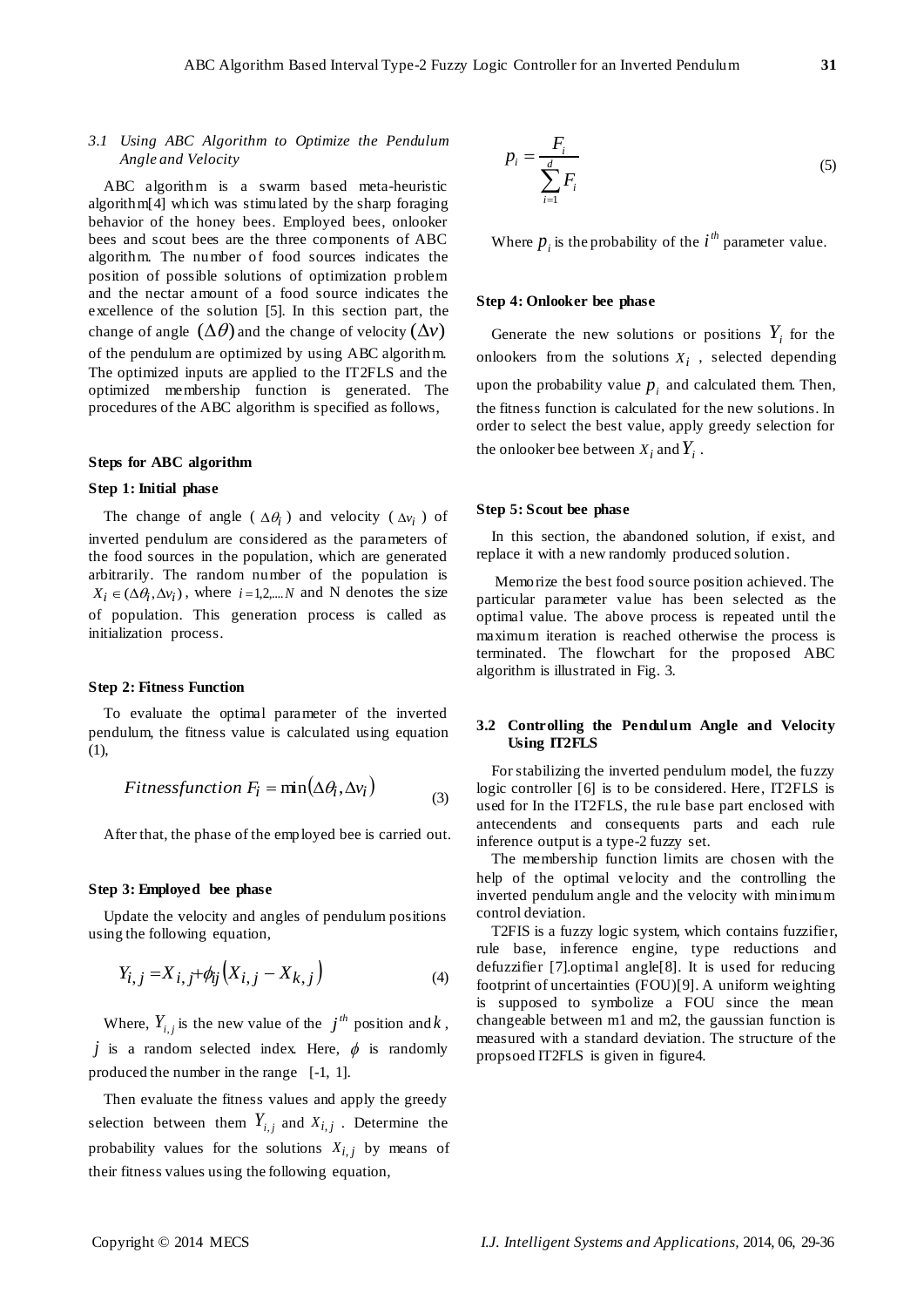

Fig. 3: Flowchart of the ABC algorithm for optimizing the inverted pendulum parameters deviation



Fig. 4: Structure of proposed IT2FLS

**3.3 Procedure of IT2FLS Step 1: Fuzzification Fuzzification**

It is the first step of the IT2FLS, which converts the crisp parameters of input  $\Delta\theta$  and  $\Delta v$  are fuzzified into input interval type-2 fuzzy sets. In fuzzification, the change of angle and change of velocity are maps to the

Copyright © 2014 MECS *I.J. Intelligent Systems and Applications,* 2014, 06, 29-36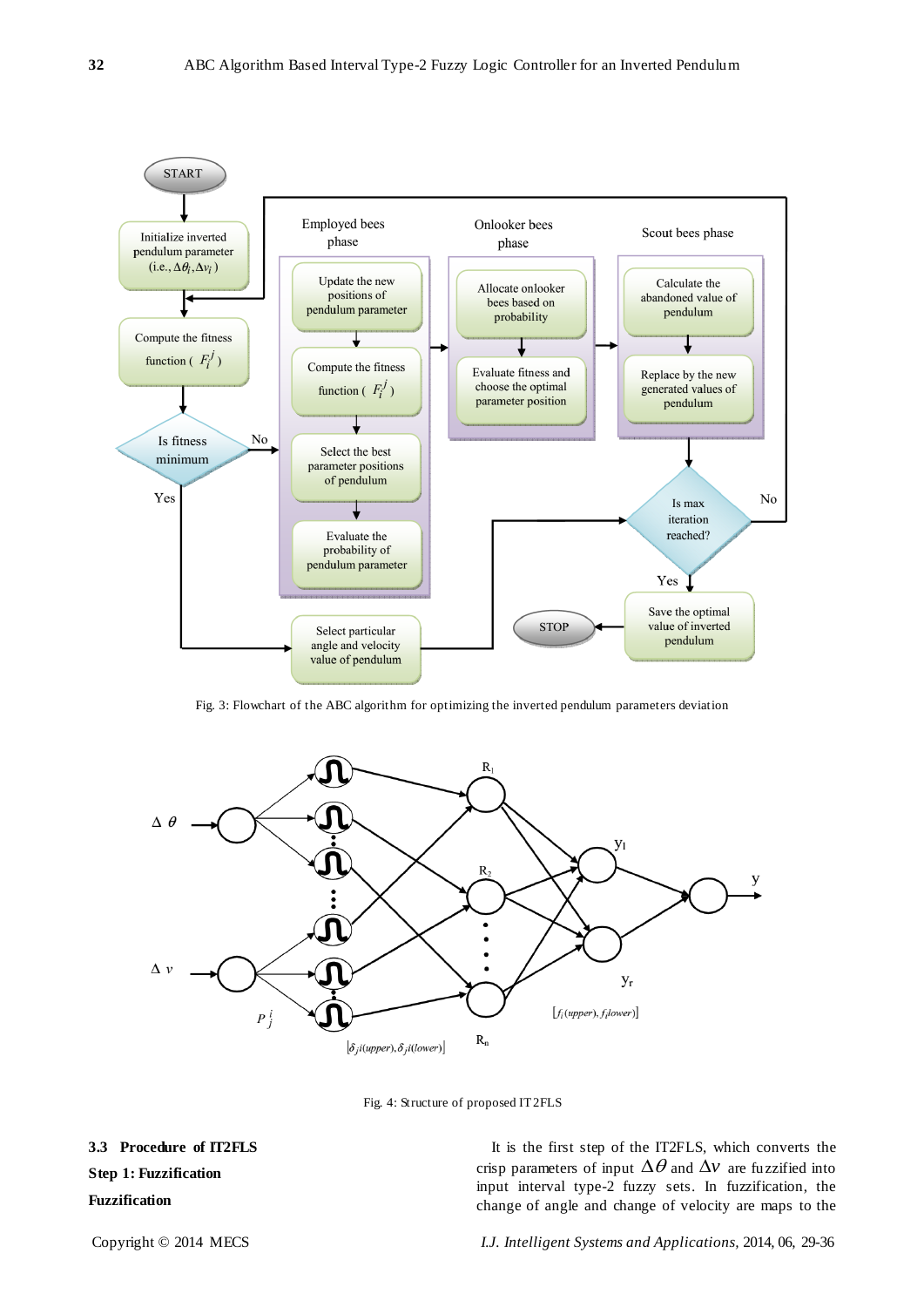linguistic labels of fuzzy sets. [10] The membership functions of these fuzzy sets contain two inputs and one output. Here, the input vector is  $X_i = (x_1, x_2, \dots, x_n)$  and the if-then rules are specified in the following,

$$
RI_i = If x_i is P_1^i AND x_2 is P_2^i...........
$$
  
AND x<sub>n</sub> is P<sub>n</sub><sup>i</sup>  
Then Y<sub>i</sub> is a<sub>i</sub> (6)

Where,  $P_j^i$  are the antecedents  $j = 1, 2, 3,...n$  and  $Y_i$  is the consequent of the  $i<sup>th</sup>$  rule. Then the Gaussian membership function (MF) is used which has a fixed standard deviation (SD) and uncertain mean that takes in the values in  $[m_{j1}, m_{j2}]$ . The uncertainty of this membership functions can be represented in the bounded interval in terms of upper MF and lower MF. The Gaussian membership functions with uncertain mean described as,

$$
\delta_j^i(x_j) = \exp\left(\frac{-\left(x_j - m_j^i\right)^2}{2\left(p_j^i\right)^2}\right) \tag{7}
$$

Where,  $m_j^i \in [m_{j1}, m_{j2}]$  and  $j = 1, 2, 3...$ *n*, *n* is the number of antecedents. Then the  $i = 1,2,3,...r$ , *r* is the number of rules. Then the upper and lower MF's are specified as  $\delta_j$ *i*(*upper*) and  $\delta_j$ *i*(*lower*) respectively and described in the (8) and (9).

$$
\delta_j i(upper) = \begin{cases} T(m^i_{j1}, D^i_j; x_j) & x_j < m^i_{j1} \\ 1 & m^i_{j1} \le x_j \le m^i_{j2} \\ T(m^i_{j1}, D^i_j; x_j) & x_j > m^i_{j2} \end{cases}
$$
(8)

and

$$
\delta_{jl}(lower) = \begin{cases} T(m_{j2}^{i}, D_{j}^{i}; x_{j}) & x_{j} \leq \frac{m_{j1}^{i} + m_{j2}^{i}}{2} \\ T(m_{j1}^{i}, D_{j}^{i}; x_{j}) & x_{j} > \frac{m_{j1}^{i} + m_{j2}^{i}}{2} \end{cases}
$$
(9)

Where,output of the each node is represented as in the lower and upper interval.

## **Step 2: Rule base system**

Here, the fuzzy meet operation is done by generating the rule [11,12].Two rules are generated by adding the upper membership functions seperately and lower membership function seperately for each node. The output of a rule node is a firing strength  $FS^i$ , which is an IT2 fuzzy set. The firing strength is computed as follows,

$$
F^i = (f_i (lower), f_i (upper))
$$
 (10)

Where,

$$
f_i(upper) = \prod_{j=1}^{n} \delta_j^i(upper)
$$
\n(11)

$$
f_i\big(lower\big) = \prod_{j=1}^n \delta_j^i\big(lower\big) \tag{12}
$$

#### **Step 3: Inference Engine**

After obtaining the firing strength, the inference engine and the rule base are activated by the interval type-2 fuzzy sets to produce output. Then the input interval type-2 fuzzy sets and output interval type-2 are mapped by combining the fired rules using inference engine. Then outcome of the inference engine are processed by the type-reducer. The type-reducer combines the output sets and performs a centroid calculation which leads to type-1 fuzzy sets called the type-reduced sets.

# **Step 4: Type Reductions**

The type reduced set of the interval type-2 FS is an interval type1 set which contains the left limit yl and right limit yr[13]. The interval output of this layer is computed by each node present in this layer. The consequent  $a_i$  is a crisp value. Here we used a simplified type-2 reduction operation instead of the center-of-sets type reduction method. It considers only two embedded type-1 fuzzy sets with membership values, that is the outputs  $y^q$  and  $y^s$  are computed as follows,

$$
y^{q} = \frac{\sum_{i=1}^{M} f_i (lower) a_i}{\sum_{i=1}^{M} f_i (lower)}
$$
(13)

$$
y^{q} = \frac{\sum_{i=1}^{M} f_{i}(upper)a_{i}}{\sum_{i=1}^{M} f_{i}(upper)}
$$
(14)

After the type-reduction process, the type-reduced sets are then defuzzified.

## **Step 4: Defuzzification**

Defuzzification is the last process of the IT2FLS where each output node corresponds to one output variable. Due

Copyright © 2014 MECS *I.J. Intelligent Systems and Applications,* 2014, 06, 29-36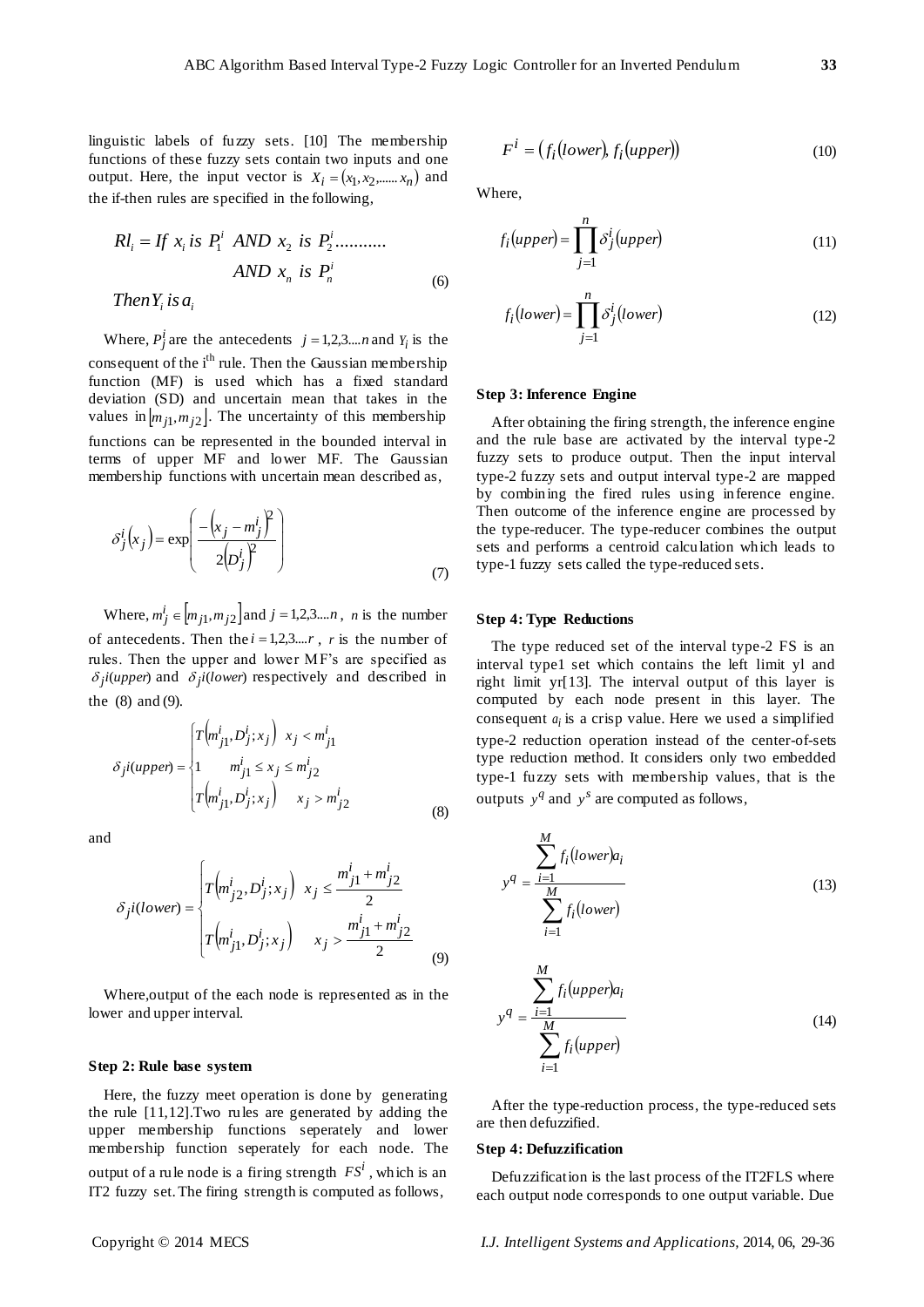to the output layer of an interval set, each and every node performs defuzzification process[14]. The defuzzified output is denoted by y which is determined by taking the average of the nodes  $y^q$  and  $y^s$ .

$$
y = \frac{y^q + y^s}{2} \tag{15}
$$

Subsequently the obtained defuzzified control output of fuzzy system is given to inverted pendulum to reduce the deviations of the angle and the velocity of the pendulum and also the position of the pendulum are maintained that was close to the reference position.

#### IV. RESULTS AND DISCUSSION

The proposed hybrid technique was implemented in MATLAB/simulink working platform. The performance of the proposed hybrid technique was tested with inverted pendulum cart system. By using ABC algorithm, the optimal velocity and the angle parameters of the pendulum was determined. Here, the change of velocity and angles are calculated from their difference between the present state error and the previous error. This error function was set as a fitness function of the ABC algorithm. The minimum value of the fitness function is evaluated. After that, the optimized outputs are given to the IT2FLS. In the IT2FLS, the uncertainties are reduced and the optimal membership functions are determined. By using IT2FLS, the control output is generated for the inverted pendulum, which is controlling the angle and the velocity also, the stability position of the pendulum are determined. The performances of the proposed hybrid technique are evaluated.

### *4.1 Performance Analysis*

Initially, the angles and velocity of the inverted pendulum performances are evaluated in normal position and illustrated in fig 5(a) and 5(b) respectively. Then applying the ABC algorithm, the input of IT2FLS is optimized in terms of control output12]. The output of ABC-IT2FLS is applied to the pendulum for controlling the angle and velocity. Then, the angle and velocity of the pendulum is observed after applying the ABC-IT2FLS. After that, the performances of the proposed method are evaluated and illustrated in the fig 6(a) and 6(b).



Fig. 5(a): Performance of change of angle of inverted pendulum



Fig. 5(b): Performance of change of velocity of inverted pendulum

These are the performances of change of angle and change of velocity with respect to time in normal position.Next performances using hybrid controller are shown.



Fig. 6(a): Performance of pendulum angle using proposed hybrid controller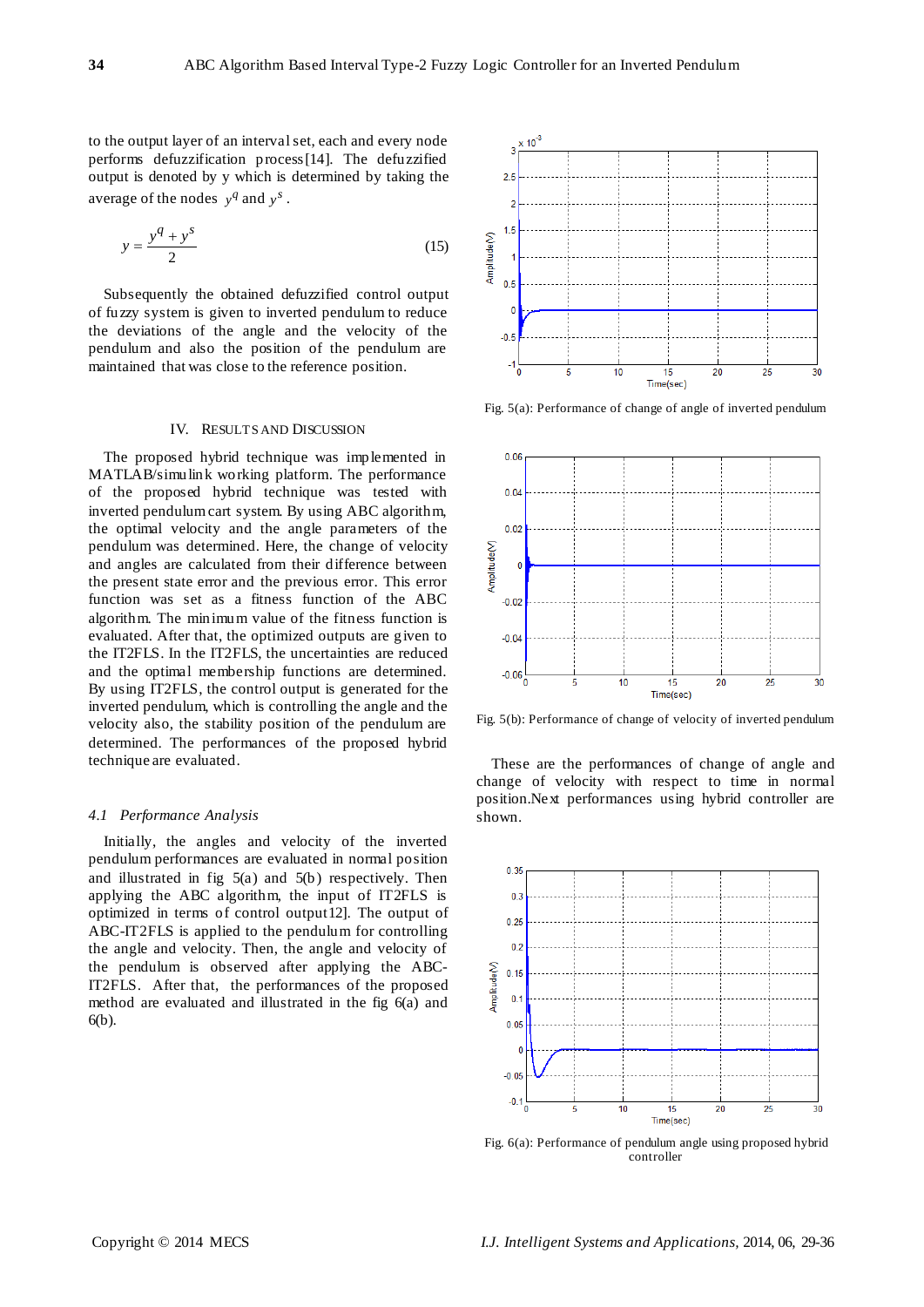

Fig. 6(b): Performance of pendulum velocity using proposed hybrid controller

From the above illustrations, the optimal value of pendulum angle and velocity are measured with the different time instants. Here, the various methods are used to calculate the optimal value of angle and velocity. The proposed hybrid controller achieves less time for optimizing the pendulum angle and velocity.



Fig. 7: Performance of normal cart position



Fig. 8: Performance of cart position after applying proposed hybrid controller

The performance of the normal cart position is illustrated in the figure7. After applying hybrid controller the cart positions is shown in fig 8 respectively.

Here, the peak value and peak time is not varied for most of these methods. The settling time of the proposed controller is 2.9800sec. So, the proposed controller reaches the settling time to take very less time. The proposed method reaches the actual system state very quickly. Also, the proposed control technique maintains the system stability while changing the system mass.



Fig. 9: Performance of cart position using proposed hybrid controller at M=0.21Kg, 0.31Kg, 0.41Kg, and 0.51Kg

By using the proposed hybrid method, the stability cart position of the pendulum is analyzed. The performance of cart position after applying the proposed hybrid control approach is described in Figure 8. Then, the stability of the proposed controller is analyzed at different pendulum mass values that are M=0.21kg, 0.31kg, 0.41kg and 0.51kg respectively. The performance of cart position at different pendulum mass value is described in Fig 9. Therefore, the stability of the cart position is steadily preserved in the proposed hybrid method

## V. CONCLUSION

In the paper, a hybrid control technique was proposed for controlling the angle and velocity of the inverted pendulum. The proposed hybrid technique was implemented in the MATLAB/Simulink platform. The ABC algorithm was used to optimize the change of angle and change of velocity of the inverted pendulum. By the optimized values, the range of fuzzy membership function was selected. Hence, the control performance of the IT2FLS controller is improved and reduced the uncertainties. Also, the performance of the proposed controller is evaluated at different pendulum mass values.

#### **REFERENCES**

[1] Henrik Niemann and Jesper Kildegaard Poulsen, "Analysis and Design of Controllers for a Double Inverted Pendulum", In Proceedings of the American Control Conference Denver, Colorado, June 2003.